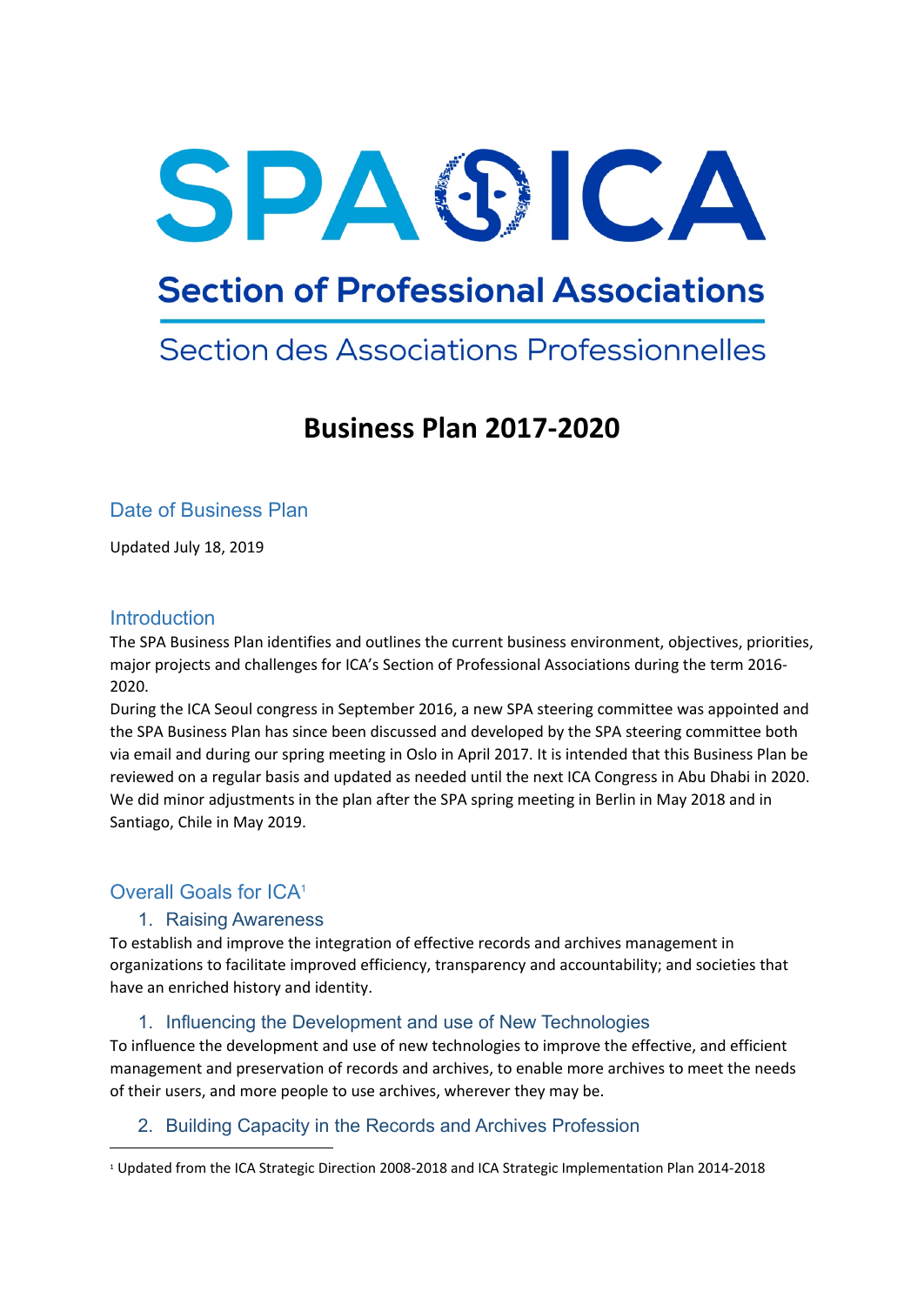To create self-supporting structures and products which enable archivists, records managers and members of ICA governance bodies (branches and sections) with a wide range of skills and responsibilities to acquire new competencies and maintain their professional, technical and managerial knowledge through traditional and innovative learning techniques.

### SPA Mission

To encourage and facilitate communication and knowledge sharing among the member associations and between the ICA organization and association members.

## Aims of SPA

In accordance with the general objectives of ICA, the aims of SPA are to:

- promote closer collaboration among records management and archival professional associations
- gather and disseminate information about the activities of records management and archival professional associations
- encourage and assist the establishment of new professional records management and archival associations
- promote and maintain the ICA Code of Ethics
- carry out projects of professional interest

Our main objectives for this term are the following:

- Better utilize online and social media channels two increase communication with member associations.
- Improve the content on the SPA website and make it the nucleus for associations and their members
- Realize growth of member associations in ICA/SPA and strengthen the network
- Implement three projects which promote and benefit the archives and records management profession.

#### Major initiatives 2017-2020

We will initially focus on these specific initiatives to reach our objectives:

#### 2017

Workshop on Elevator Pitches in Mexico City 2017 - completed

#### 2018

- SPA website overhaul (including content management, translations and social media/Facebook/blogging channels) – we did the overhaul in 2018, but will continue to improve
- Make a tool kit on holding an elevator pitch workshop completed available on the ICA website in four languages: Spanish, French, English and Norwegian
- Workshop on Association work in Cameroon 2018 we prepared the workshop, but there were no attendees due to logistical challenges

#### 2019

Update the Association Directory – work in progress